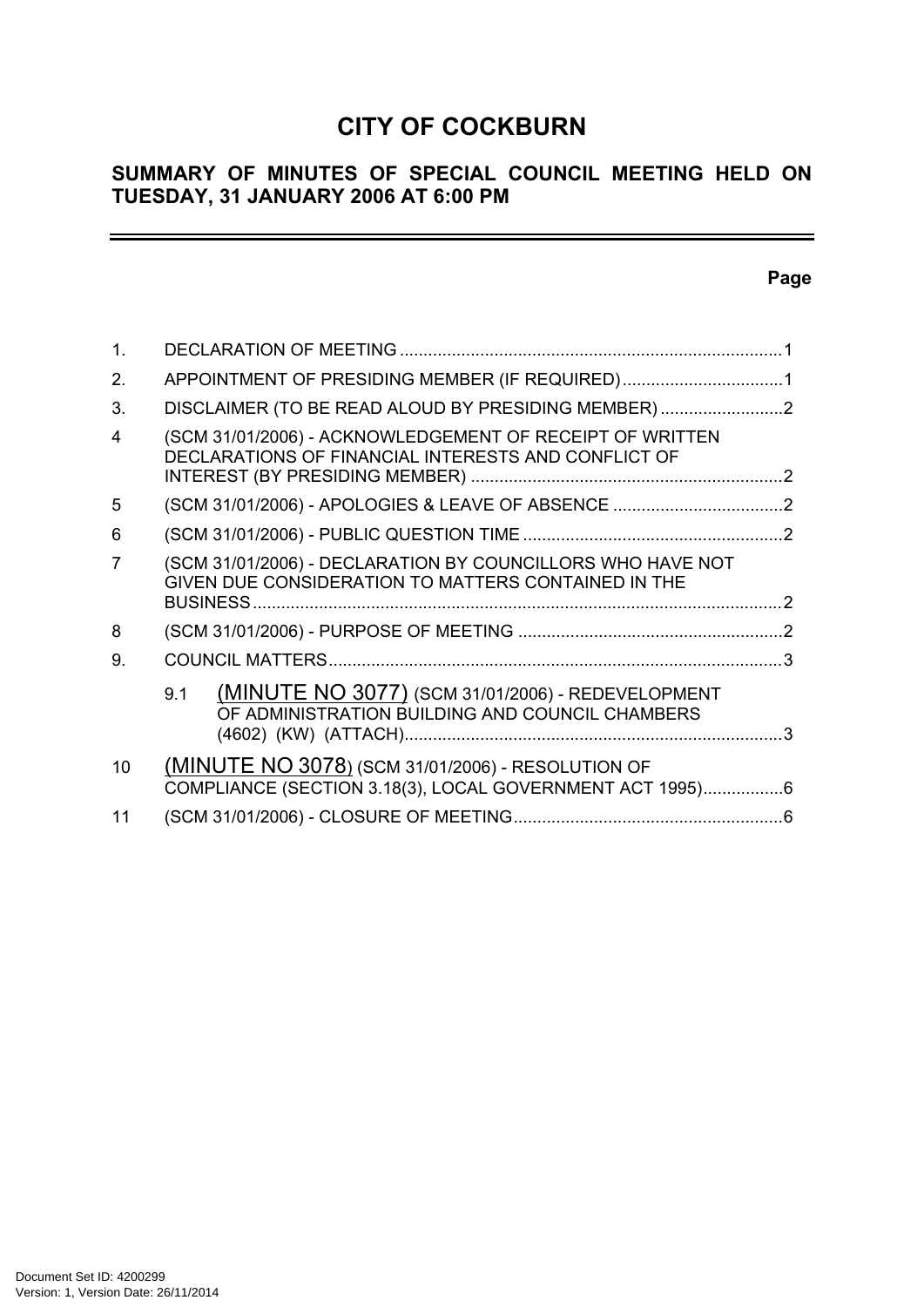Document Set ID: 4200299<br>Version: 1, Version Date: 26/11/2014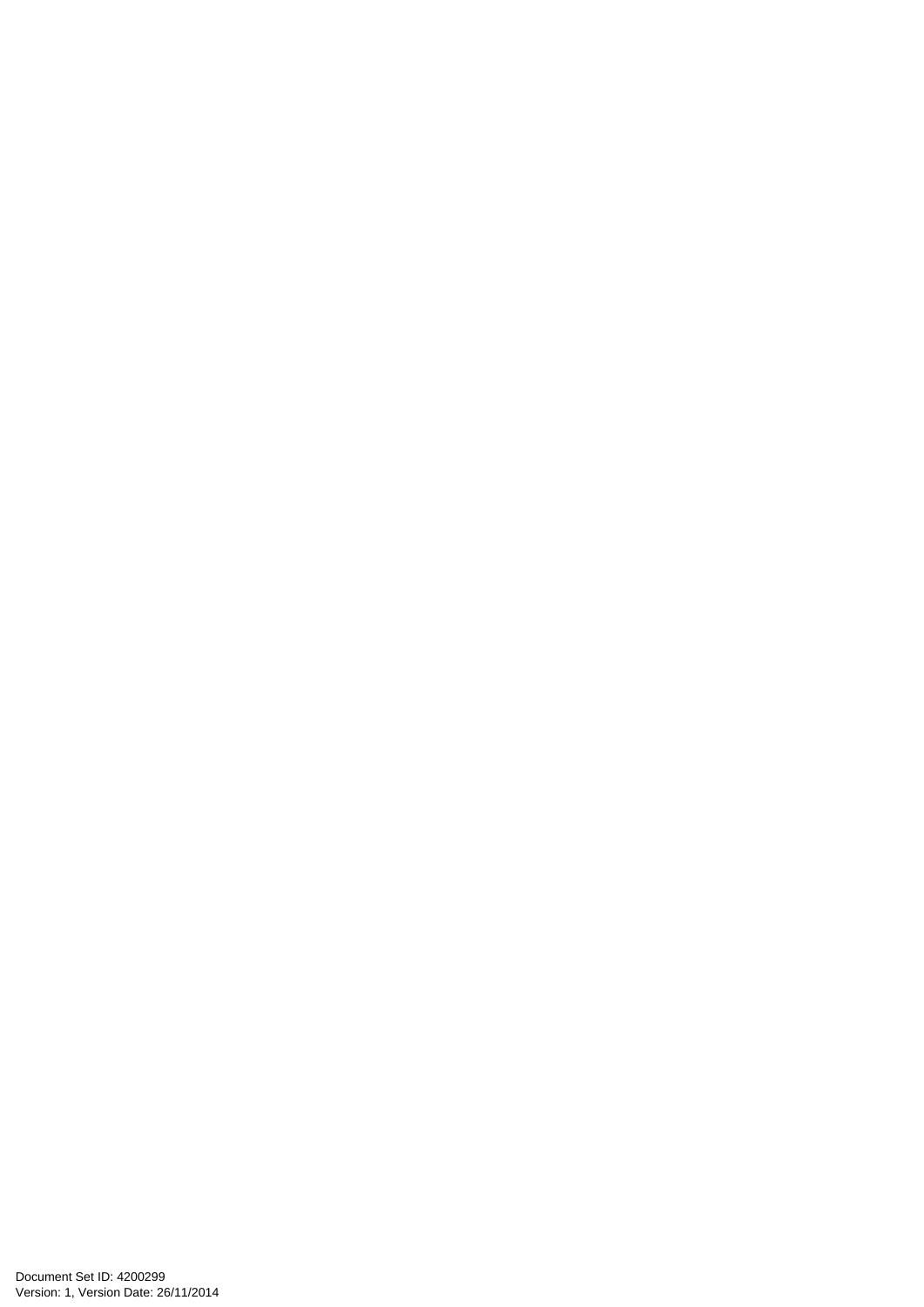# **CITY OF COCKBURN**

## **MINUTES OF SPECIAL COUNCIL MEETING HELD ON TUESDAY, 31 JANUARY 2006 AT 6:00 PM**

#### **PRESENT:**

### **ELECTED MEMBERS**

| Mr S Lee       |   | Mayor        |                     |
|----------------|---|--------------|---------------------|
| Mr R Graham    |   | Deputy Mayor |                     |
| Ms A Tilbury   |   | Councillor   |                     |
| Mr I Whitfield |   | Councillor   |                     |
| Mr K Allen     |   | Councillor   |                     |
| Ms L Goncalves | - | Councillor   | (Arrived at 6.17pm) |
| Mr J Baker     |   | Councillor   |                     |
| Mrs S Limbert  |   | Councillor   |                     |
| Mrs V Oliver   |   | Councillor   |                     |
|                |   |              |                     |

### **IN ATTENDANCE**

| Mr S. Cain      |                          | <b>Chief Executive Officer</b>                |
|-----------------|--------------------------|-----------------------------------------------|
| Mr D. Green     |                          | Director, Administration & Community Services |
| Mr A. Crothers  | $\sim 100$ m $^{-1}$     | Director, Finance & Corporate Services        |
| Mr M. Littleton | $\overline{\phantom{a}}$ | Director, Engineering & Works                 |
| Mr M. Ross      |                          | Acting Director, Planning & Development       |
| Mr A. Jones     | $\sim 100$               | <b>Communications Manager</b>                 |
| Mr K. Wheeler   | $\sim 100$               | <b>Project Manager</b>                        |
| Ms V. Viljoen   |                          | Personal Assistant to CEO                     |

## <span id="page-2-0"></span>**1. DECLARATION OF MEETING**

The Presiding Member declared the meeting open at 6.02pm.

## <span id="page-2-1"></span>**2. APPOINTMENT OF PRESIDING MEMBER (If required)**

<span id="page-2-2"></span>N/A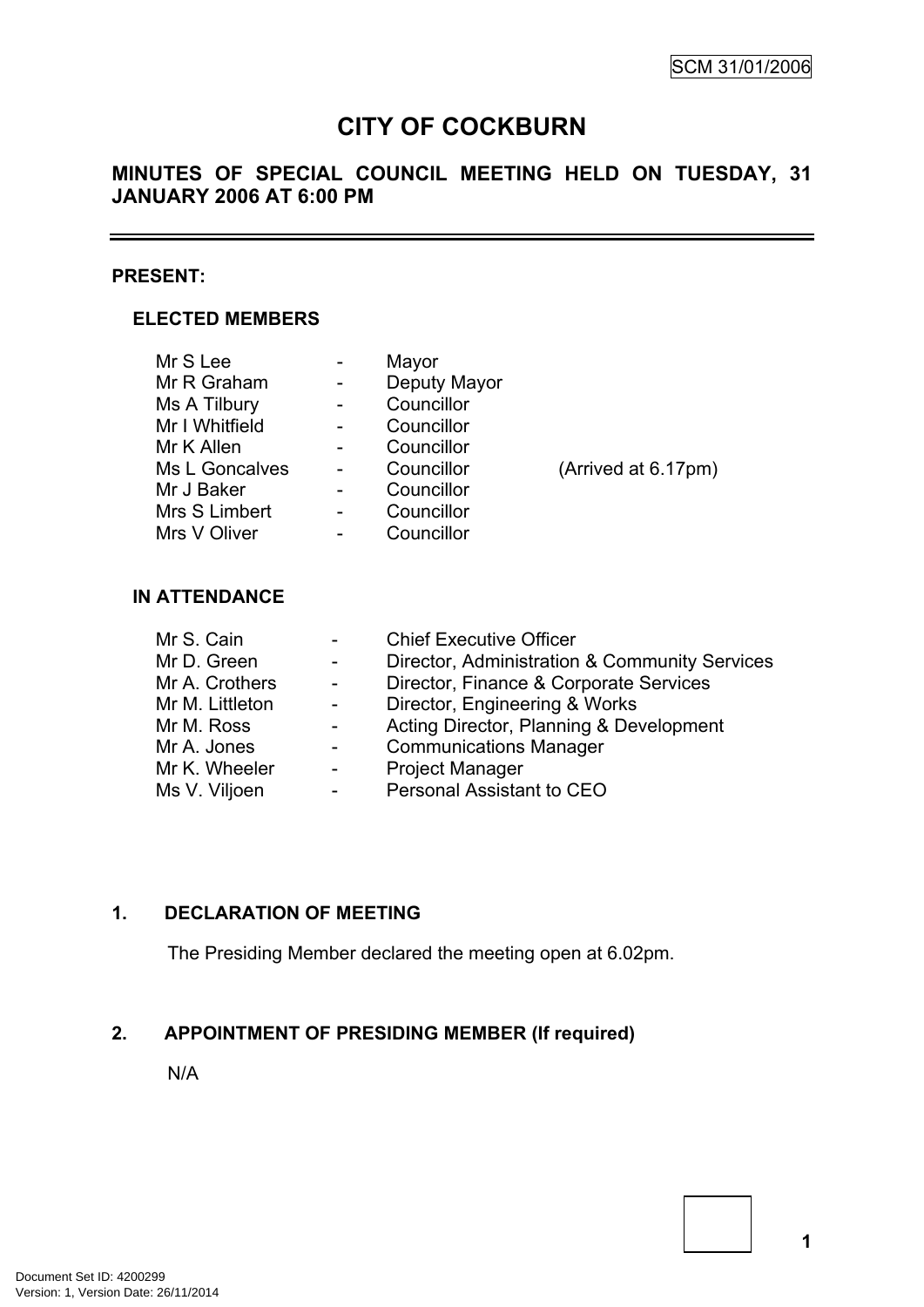## **3. DISCLAIMER (To be read aloud by Presiding Member)**

Members of the public, who attend Council Meetings, should not act immediately on anything they hear at the Meetings, without first seeking clarification of Council's position. Persons are advised to wait for written advice from the Council prior to taking action on any matter that they may have before Council.

#### <span id="page-3-0"></span>**4 (SCM 31/01/2006) - ACKNOWLEDGEMENT OF RECEIPT OF WRITTEN DECLARATIONS OF FINANCIAL INTERESTS AND CONFLICT OF INTEREST (BY PRESIDING MEMBER)**

Nil

## <span id="page-3-1"></span>**5 (SCM 31/01/2006) - APOLOGIES & LEAVE OF ABSENCE**

Clr T Romano - Apology

#### <span id="page-3-2"></span>**6 (SCM 31/01/2006) - PUBLIC QUESTION TIME**

#### **Mr Bert Renner, Spearwood –**

Noted that there did not appear to be any plans from the architects in the attachments to the Agenda.

**Mayor Lee** advised that the plans had been previously accepted and that this Special Council Meeting was to consider the construction tenders, not to change the design. Mayor Lee also advised Mr Renner that he was welcome to view the plans if he so wished, and that he should contact the relevant Officer, Mr Ken Wheeler, Project Manager.

#### <span id="page-3-3"></span>**7 (SCM 31/01/2006) - DECLARATION BY COUNCILLORS WHO HAVE NOT GIVEN DUE CONSIDERATION TO MATTERS CONTAINED IN THE BUSINESS**

Nil

## <span id="page-3-4"></span>**8 (SCM 31/01/2006) - PURPOSE OF MEETING**

The purpose of the meeting is for the consideration of the tenders received for the Administration Building extensions.

NOTE: Clr Goncalves joined the meeting at 6.17pm.



**2**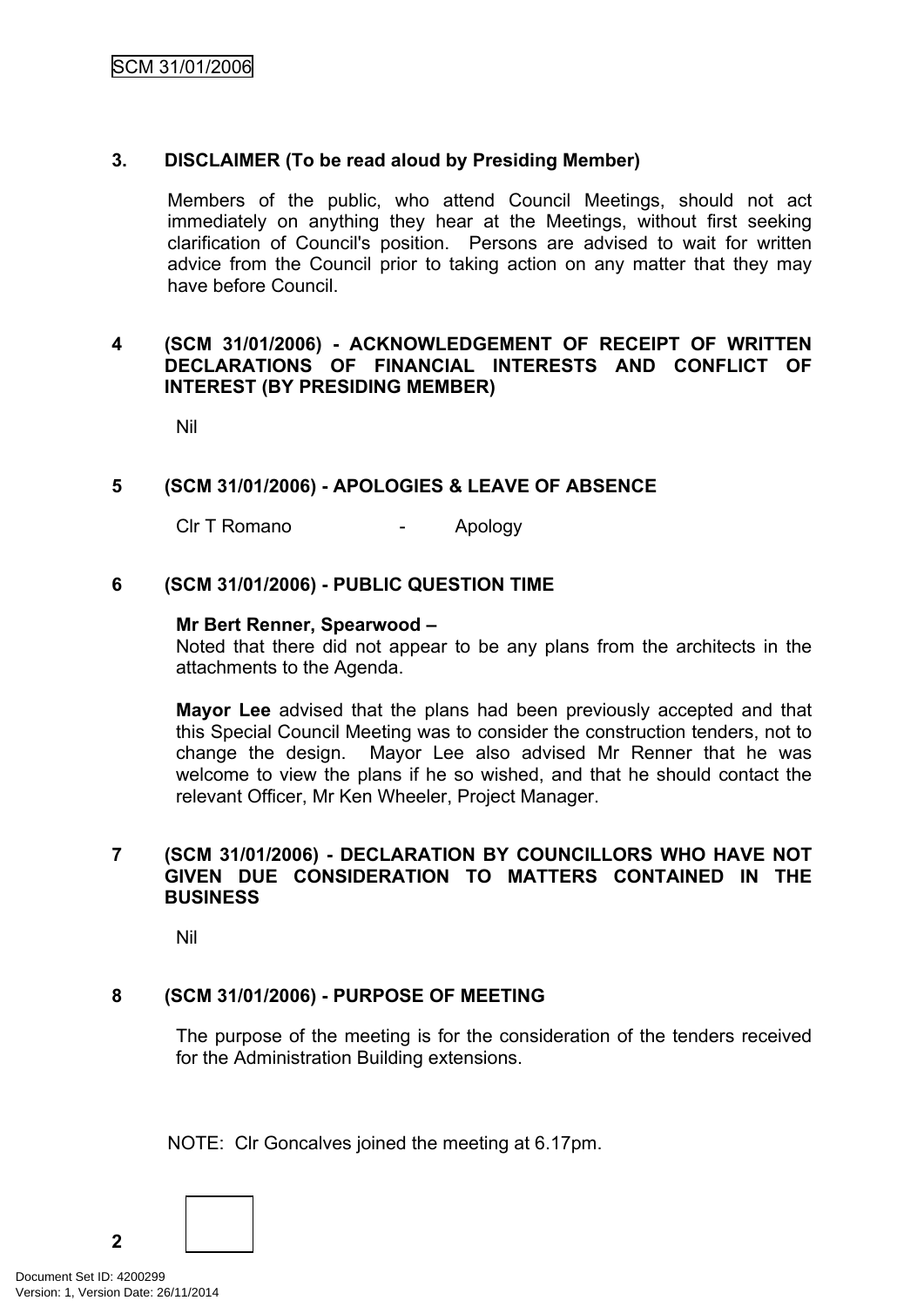## <span id="page-4-0"></span>**9. COUNCIL MATTERS**

### <span id="page-4-1"></span>**9.1 (MINUTE NO 3077) (SCM 31/01/2006) - REDEVELOPMENT OF ADMINISTRATION BUILDING AND COUNCIL CHAMBERS (4602) (KW) (ATTACH)**

**RECOMMENDATION** That Council:

- (1) receive the report;
- (2) accept Tender RFT 41/2005 from Geo. A. Esslemont & Son for building construction services for the Administration Building Alterations and Additions in the sum of \$5,352,863 including GST; and
- (3) commit an allocation of \$1,709,560 in its 2006/07 Budget for the Redevelopment of the Administration Building and Council Chambers project with funds being drawn from the Community Infrastructure Reserve Fund.

## **TO BE CARRIED BY AN ABSOLUTE MAJORITY OF COUNCIL**

#### **COUNCIL DECISION**

MOVED Clr S Limbert SECONDED Clr K Allen that that the recommendation be adopted.

## **CARRIED BY ABSOLUTE MAJORITY OF COUNCIL 7/2**

Clr Tilbury requested that her vote be recorded against the decision.

#### **Background**

At the Ordinary Council Meeting of 10<sup>th</sup> November 2005, Council resolved on agenda item 16.5, Redevelopment of Administration Building and Council Chambers, to:

- (1) receive the report;
- (2) proceed with the proposal subject to acceptable tenders being received for the project; and
- (3) convene a special meeting in December 2005 to consider the tenders received.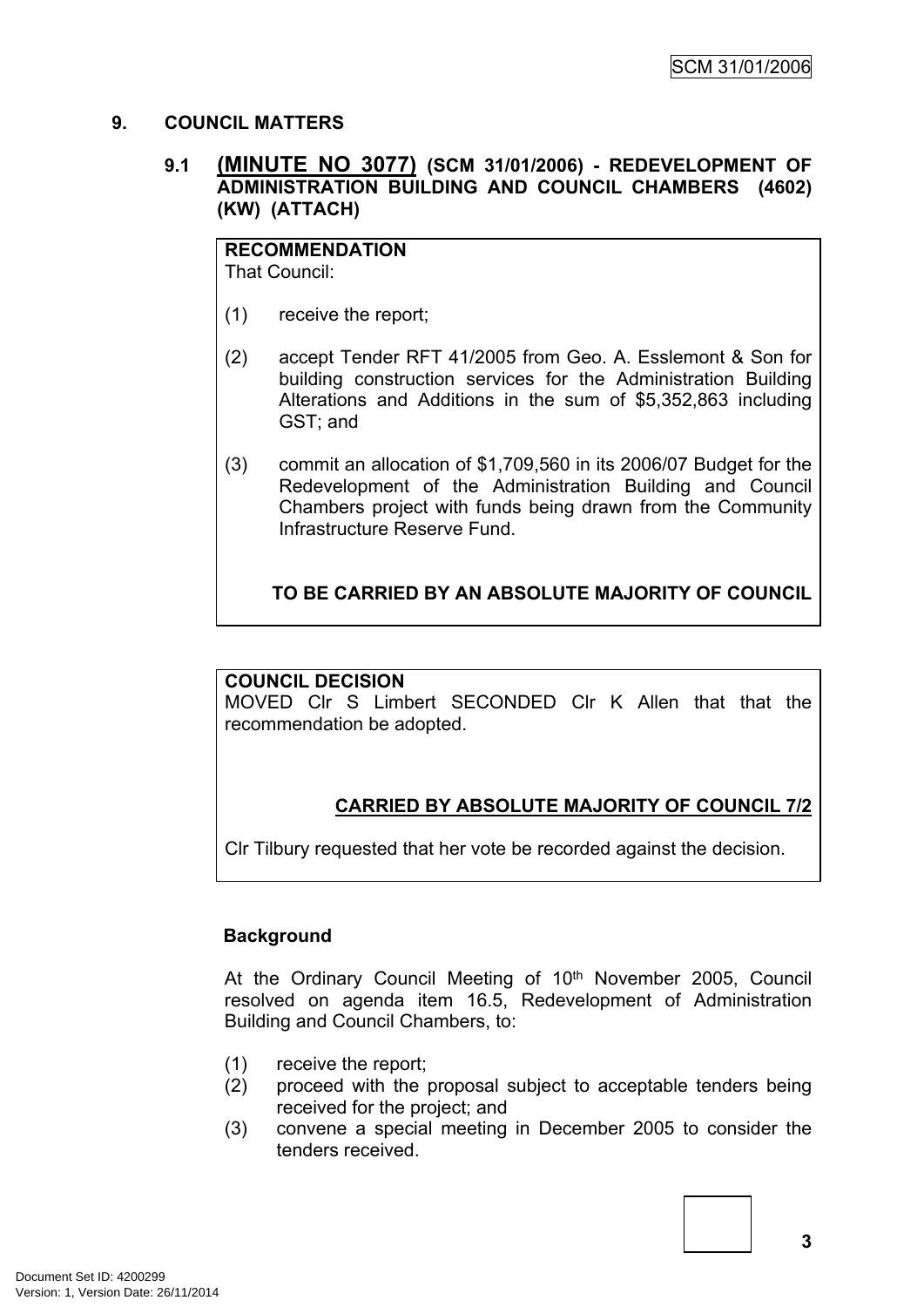#### **Submission**

Tenders closed on 24<sup>th</sup> January 2006 and submissions were received from four respondents:

- Cooper & Oxley Builders Pty. Ltd.
- Keywest Constructions Pty. Ltd.
- Geo. A. Esslemont & Son
- Myers Constructions (1955) Pty. Ltd.

#### **Report**

The tenders' qualitative criteria were assessed by two independent panels; one from our Architect T&Z; and one from the City of Cockburn. The independent qualitative scores were collated and applied to the weighting, then added to the quantitative weighting score.

T&Z's report is attached and recommends accepting the tender from Geo. A. Esslemont & Son.

The tender from Esslemont complies with our requirements. The pretender estimate exclusive of GST for construction from Davis Langdon, our Quantity Surveyor, was \$4,568,000. The Esslemont tender of \$4,866,239 (excl. GST) is within 10% of the pre-tender estimate and it is recommended their offer be accepted.

#### **Strategic Plan/Policy Implications**

The Corporate Strategic Plan Key Result Areas which apply to this item are:-

- 1. Managing Your City
	- *"To deliver services and to manage resources in a way that is cost effective without compromising quality."*

Council Policy SES3 "Evaluation of Tenders" refers.

#### **Budget/Financial Implications**

The tendered price exclusive of GST is \$4,866,239. Other costs associated with the project, including those paid to date, are as follows:



**4**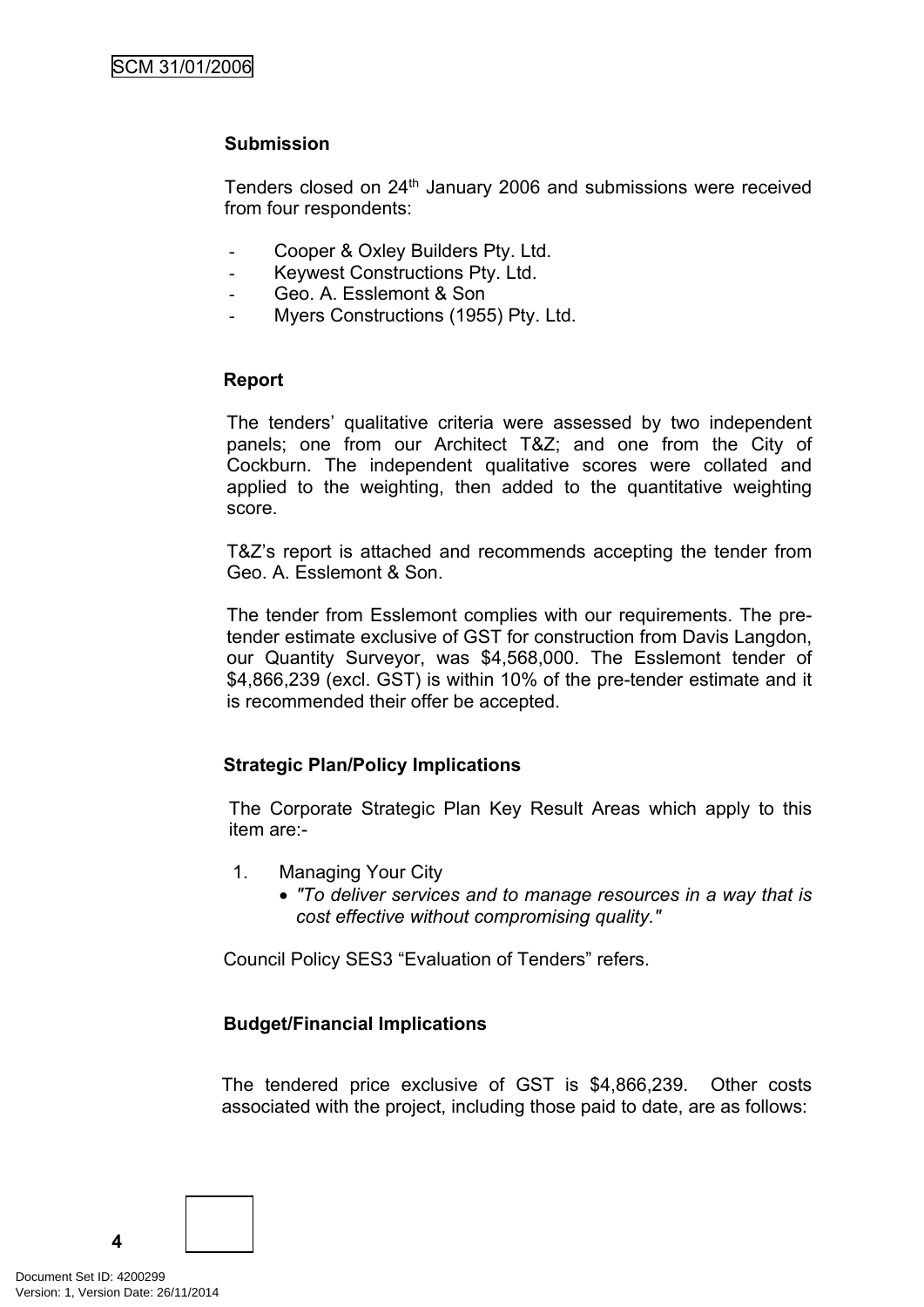| <b>Architect/Consultants</b>                     |  |
|--------------------------------------------------|--|
| 488,154                                          |  |
| <b>Relocation to Civic Centre</b>                |  |
| 209,231                                          |  |
| <b>Building Licence/Construction Contingency</b> |  |
| 293,500                                          |  |
|                                                  |  |

990,885

The grand total is therefore \$5,857,124.

The initial allocation for this project in the 2004/05 budget was \$4,147,564. The requirement for additional funding is therefore \$1,709,560. These additional funds will not be required until 2006/07 and are available in the Community Infrastructure Reserve Fund.

Total **\$** 

## **Legal Implications**

N/A

## **Community Consultation**

N/A

## **Attachment(s)**

- (1) Report and Recommendation from T&Z Architects
- (2) Internal Evaluation of Tenders

## **Advice to Proponent(s)/Submissioners**

Tenderers have been advised that the matter is to be considered at the 31 January 2006 Special Council Meeting.

## **Implications of Section 3.18(3) Local Government Act, 1995**

Nil.